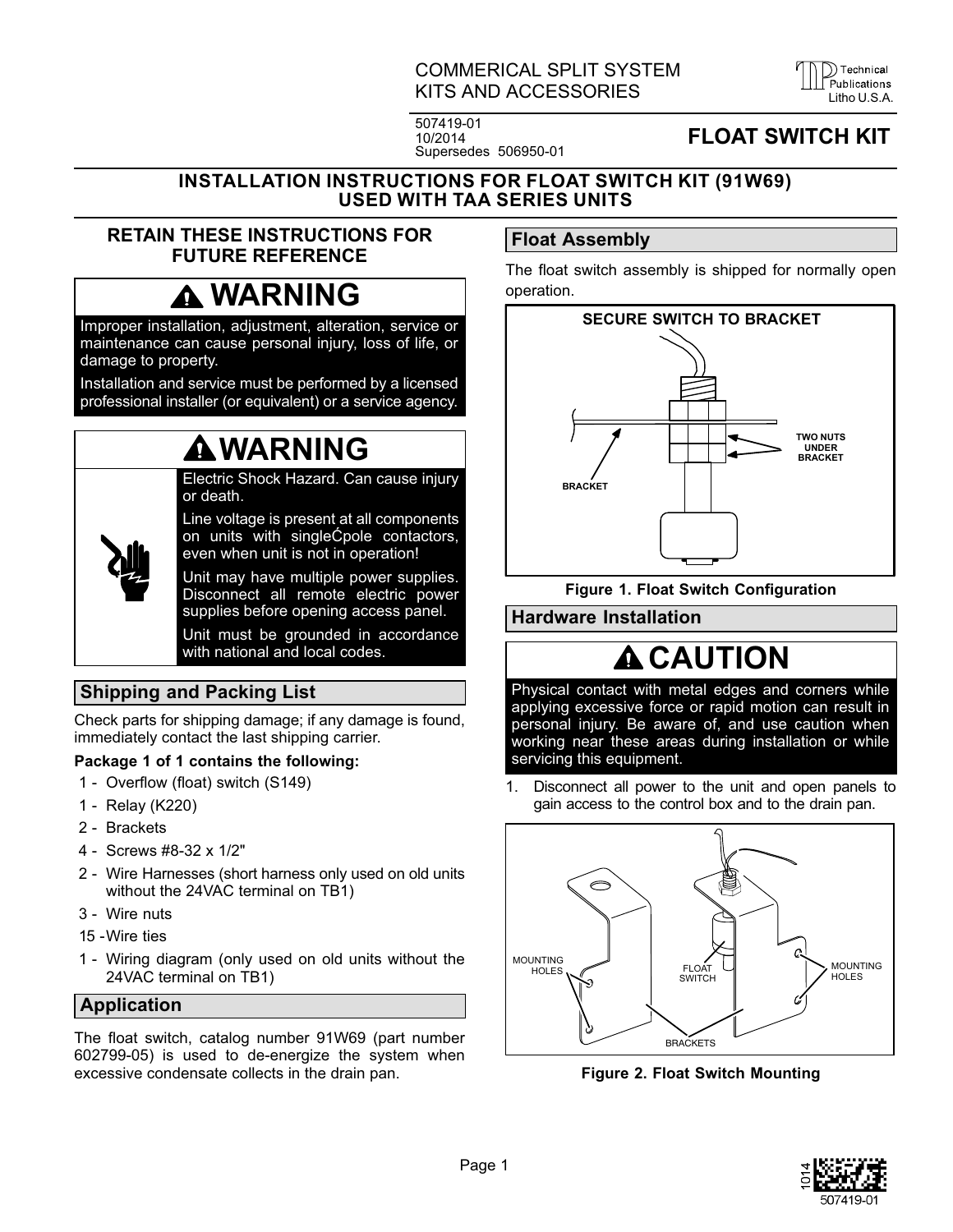2. Secure float switch assembly to L-shaped bracket using the two nuts as illustrated in figure [1](#page-0-0) and [2](#page-0-0). Two brackets are included. Use only the bracket with the hole pattern that allows installation as illustrated in figure 3.



Figure 3. Accessing Location

- 3. Remove drain pan cover panel by the condensate drain connection as illustrated in figure 3.
- 4. Remove the two screws adjacent to the drain pan that fasten the mullion to the inner support as illustrated in figure 3, detail A.
- 5. Install the drain pan switch assembly as illustrated in figure 4. The portion of the bracket with the two holes is positioned between the mullion and the inner support. Be certain that the clearance holes in the bracket align with those of the mullion and inner support.
- 6. Reinstall the two screws removed in step 4.



Figure 4. Float Switch Installation

#### Electrical Installation

Before proceeding it must be determined whether there is a 24VAC terminal on the TB1 terminal board (see figure 3 for location if present). There are two electrical installation sections, one for units with a TB1 24VAC terminal and one without.







Figure 6. Typical TAA Control Panel (K220 Relay Mounting Position)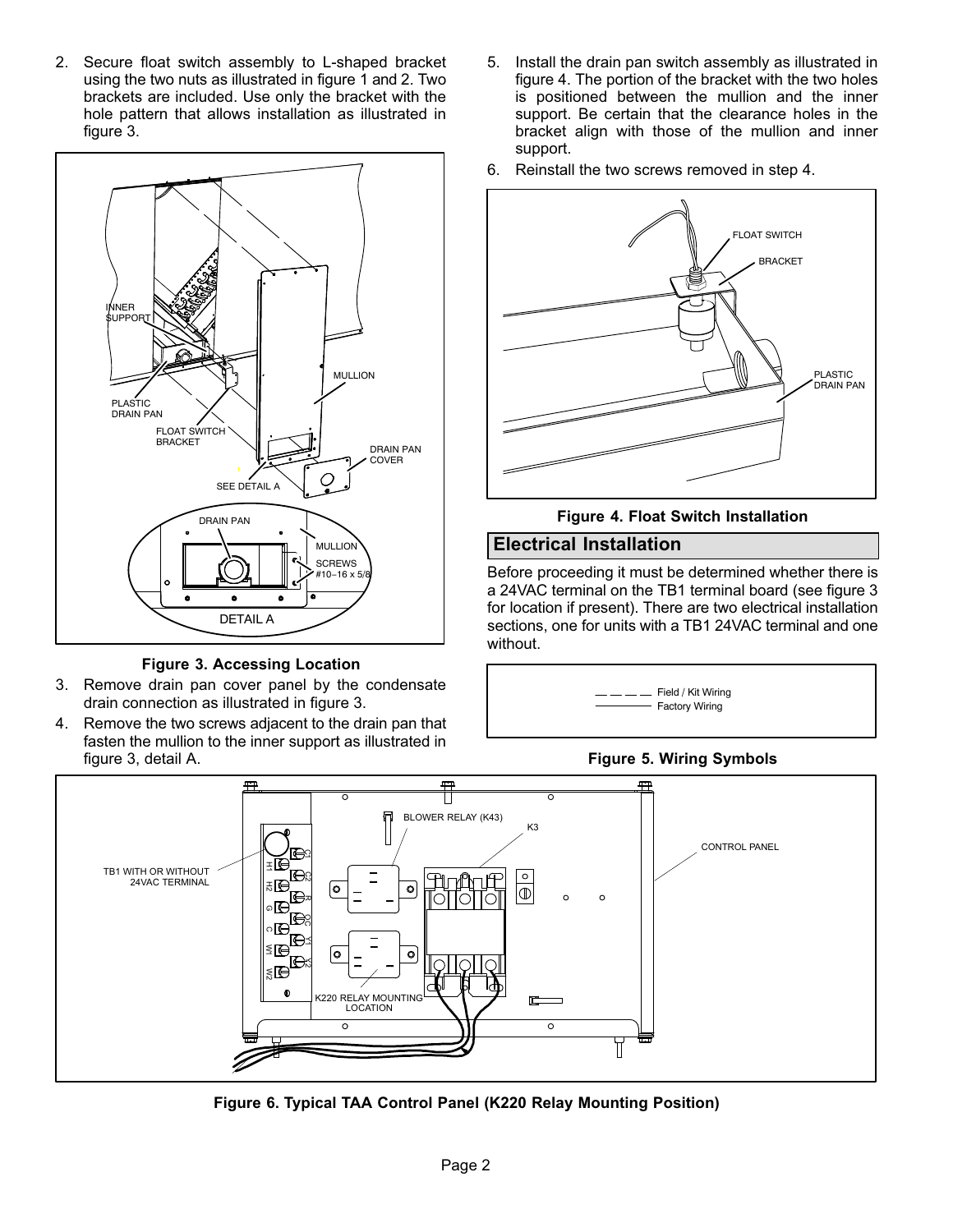#### ELECTRICAL INSTALLATION - UNITS WITH TB1 24VAC TERMINAL

- 1. Disconnect all power to unit
- 2. Mount the K220 relay provided in the TAA control box below the existing relay K43 using the screws provided.
- 3. Use the wire harness and wire nuts provided to connect the float switch (S149) to the relay K220.
- 4. Remove excess wire length and use provided wire ties to secure connections above the drain pan.
- 5. Installing Float Switch Kit (S149) Only



#### Figure 7. Installing Float Switch Kit Only

- 5.1. Locate pink wires marked KIT-1 and KIT-2 (quick connect) in the control box and disconnect from each other.
- 5.2. Make wiring connections according to figure 7 using harness provided in kit
- 5.2.1. Connect wire marked K220-7 from kit harness to relay K220 terminal -7.
- 5.2.2. Connect factory wire marked KIT-1 to kit harness wire marked K220-7 receptacle / tab combination that was just connected to relay in step 5.2.1. (see figure 7).
- 5.2.3. Connect factory wire marked KIT-2 to kit harness wire marked KIT.
- 5.2.4. Make all other wiring connections as illustrated in figure 7 and per wire markings. Also see provided unit wiring diagram.
- 6. Installing Float Switch Kit (S149) when using a Freezestat Kit (S49/S50)
- 6.1. Locate pink wires marked KIT-1 and KIT-2 (quick connect) in the control box and disconnect from each other.
- 6.2. Make wiring connections according to figure 8 using harnesses provided in kits.
- 6.2.1. Start with connecting wire marked K220-7 from the float switch kit harness to relay K220 terminal -7.
- 6.2.2. Connect factory wire marked KIT-1 to float switch kit harness wire marked K220-7 receptacle / tab combination that was just connected to the relay in step 6.2.1. (see figure 8).
- 6.2.3. Connect the float switch kit harness wire marked KIT to the freezestat kit harness wire marked KIT-1.
- 6.2.4. Connect the factory wire marked KIT-2 to the freezestat kit harness wire marked KIT-2.
- 6.2.5. Make all other wiring connections as illustrated in figure 8 and per wire markings. Also see provided unit wiring diagram.



Figure 8. Installing both Float Switch with Freezestat Kits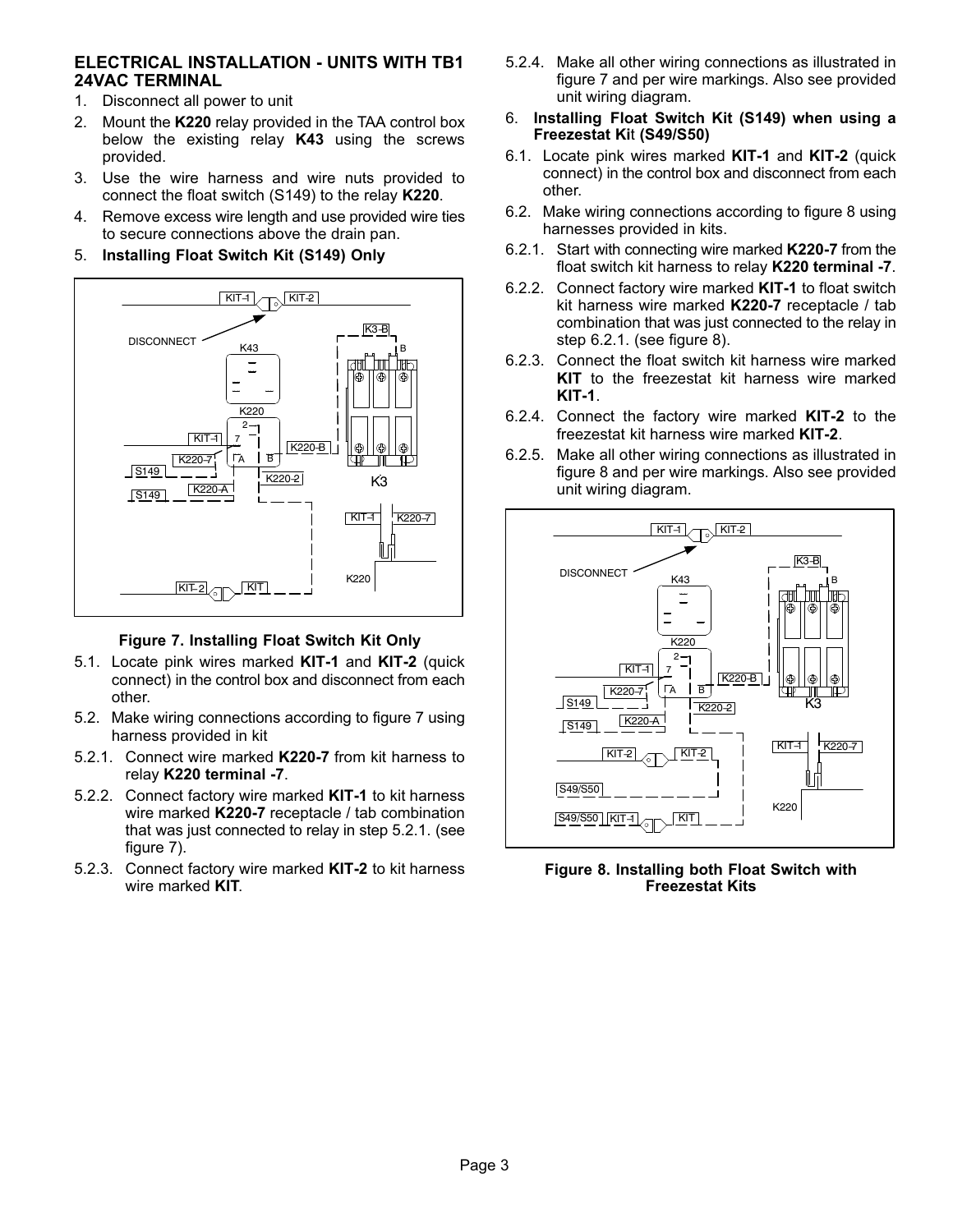7. Installing Float Switch Kit (S149) when using an Variable Frequence Drive (VFD) Kit



#### Figure 9. Installing both Float Switch with VFD Kits

- 7.1. Locate pink wires marked KIT-1 and KIT-2 (quick connect) in the control box and disconnect from each other.
- 7.2. Make wiring connections according to figure 9 using harnesses provided in kits
- 7.2.1. Connect wire from VFD kit marked KIT-1 to factory wire marked KIT-1.
- 7.2.2. Connect wire marked K220-7 from the float switch kit harness to relay K220 terminal -7.
- 7.2.3. Connect wire from VFD kit marked KIT-2 to float switch kit harness wire marked K220-7 receptacle / tab combination that was just connected to the relay in step 7.2.2. (see figure 9 detail).
- 7.2.4. Connect the float switch kit harness wire marked KIT to the the factory wire marked KIT-2.
- 7.2.5. Make all other wiring connections as illustrated in figure 9 and per wire markings. Also see provided unit wiring diagram.
- 8. Installing Float Switch Kit (S149) when using both Freezestat (S49/S50) and VFD Kits
- 8.1. Locate pink wires marked KIT-1 and KIT-2 (quick connect) in the control box and disconnect from each other.
- 8.2. Make wiring connections as illustrated in figure 10 using harnesses provided in kits.
- 8.2.1. Connect wire from VFD kit marked KIT-1 to factory wire marked KIT-1.
- 8.2.2. Connect wire marked K220-7 from the float switch kit harness to relay K220 terminal -7.
- 8.2.3. Connect wire from VFD kit marked KIT-2 to float switch kit harness wire marked K220-7 receptacle/tab combination that was just connected to the relay in step 8.2.2. (see figure 10).
- 8.2.4. Connect the float switch kit harness wire marked KIT to the freezestat kit harness wire marked KIT-1.
- 8.2.5. Connect the freezestat kit harness wire marked KIT-2 to the factory wire marked KIT-2.
- 8.2.6. Make all other wiring connections as illustrated in figure 10 and per wire markings. In addition, see wiring diagram provided with VFD kit.



Figure 10. Installing Float Switch, VFD and Freezestat Kits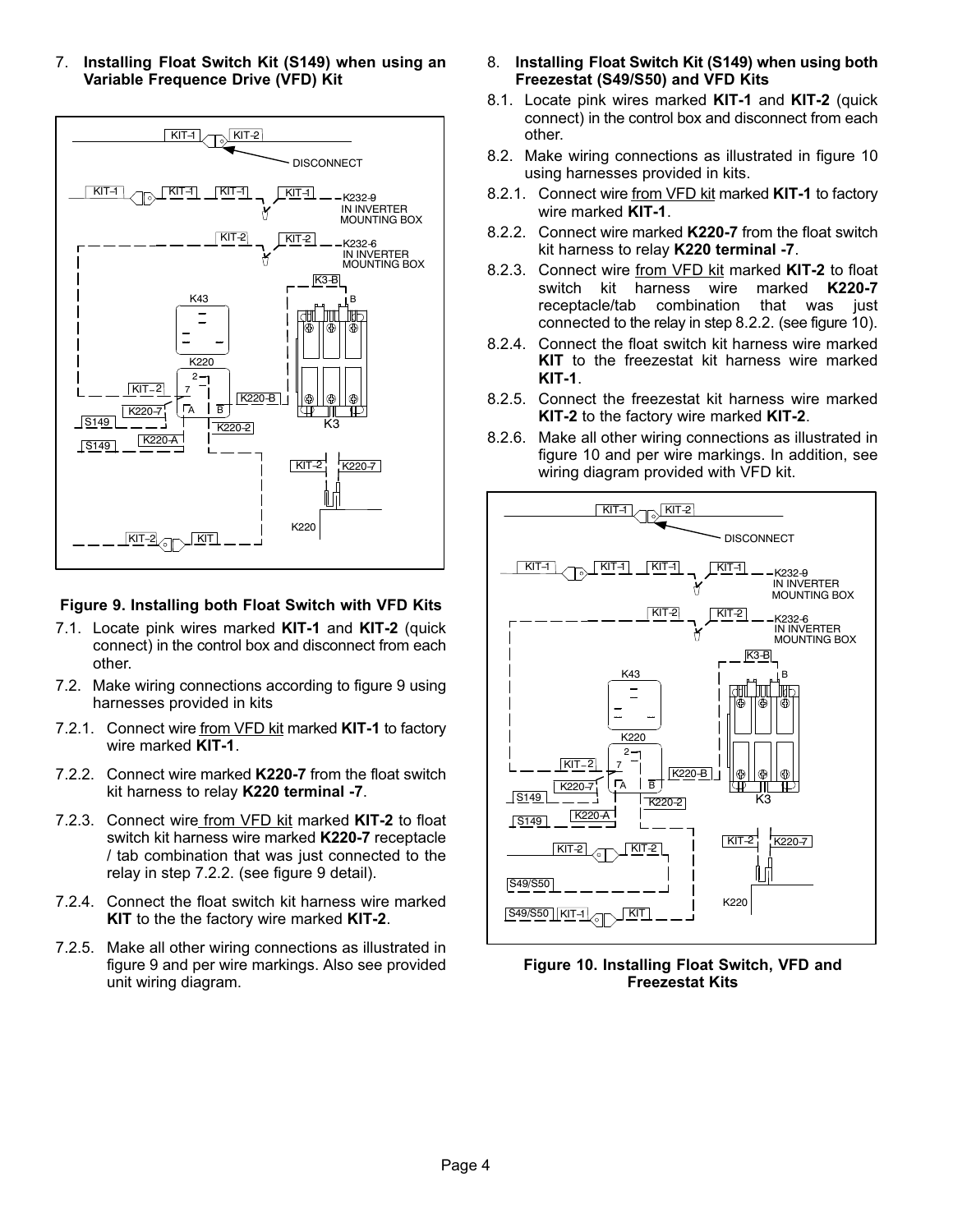#### ELECTRICAL INSTALLATION - UNITS WITHOUT TB1 24VAC TERMINAL

Older units that are not equipped with a 24VAC terminal on the TB1 terminal board require the addition of a harness in order to connect the accessory kit. In addition to the new harness a change to the 24VAC power supply wiring connection must be made. Use the following procedure and figure 11 to make the necessary changes.

- 1. Disconnect all power to unit.
- 2. Adding the Accessory Connection Harness
- 2.1. Remove the TB1 terminal board and disconnect the pink wire attached to the  $R$  terminal on the rear side of the terminal board. Cut the terminal off the wire and strip wire.
- 2.2. Connect the 24VAC power supply wire coming from the outdoor unit to the pink wire marked TB1-R that was just removed using wire nut provided in kit. Secure wire nut connection with electrical tape (not provided).
- 2.3. Disconnect the factory wire marked K43-5 from the K43 relay and connect to the short kit harness wire marked K43-5.
- 2.4. Connect the other short kit harness wires marked K43-5 to the K43 relay.
- 2.5. Connect the short kit harness wire marked TB1-R to the TB1 terminal board.
- 2.6. Re-attach the TB1 terminal board to the control panel.
- 2.7. Replace existing wiring diagram with diagram provided in kit.
- 2.8. Refer to the procedures listed under **Electrical** Installation - Units with TB1 24VAC Terminal section, paragraphs 5, 6, 7 and 8 depending on the accessories being installed to continue the installation process.



Figure 11. Units without TB1 24VAC Terminal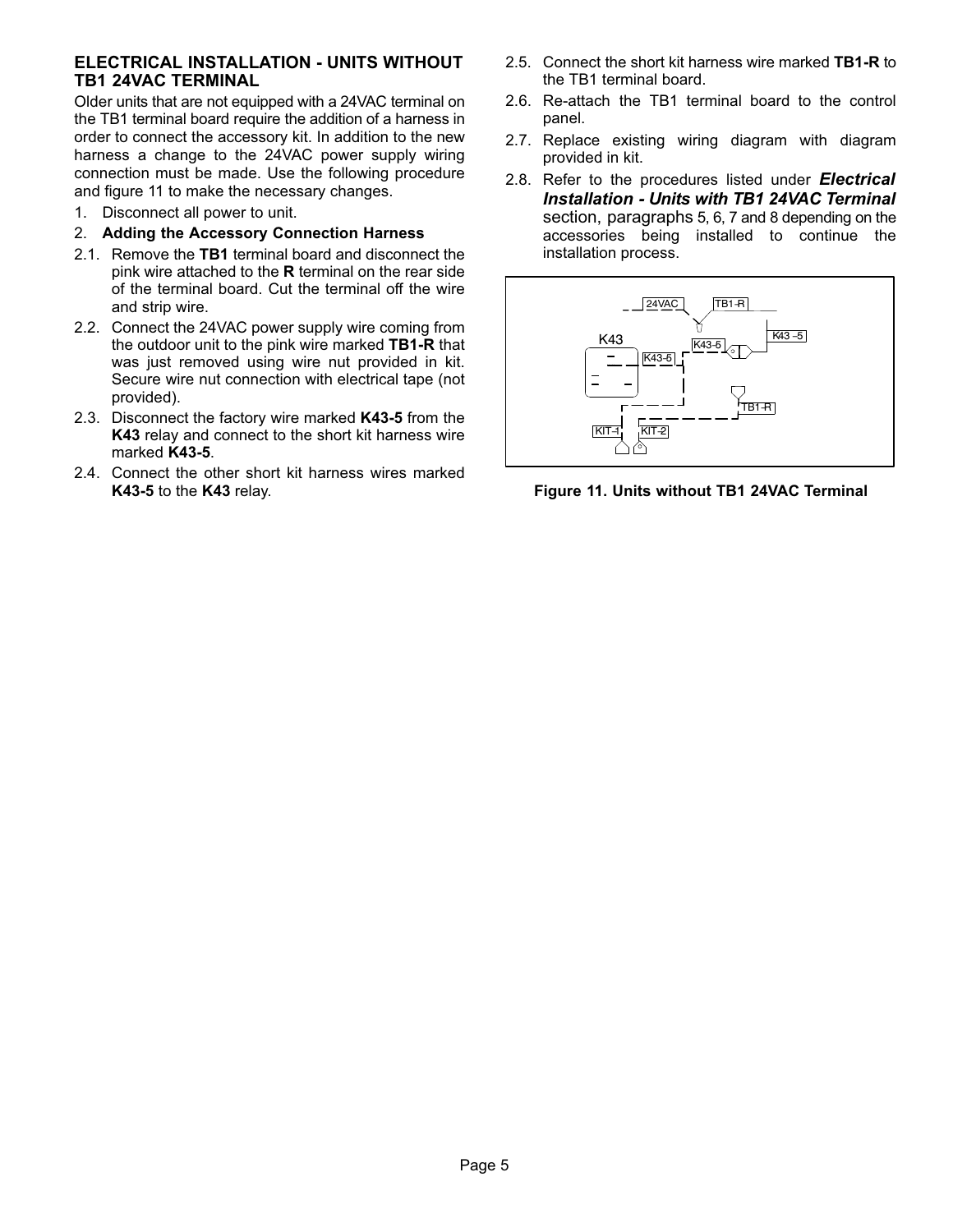

Figure 12. Units with 24VAC Terminal on TB1